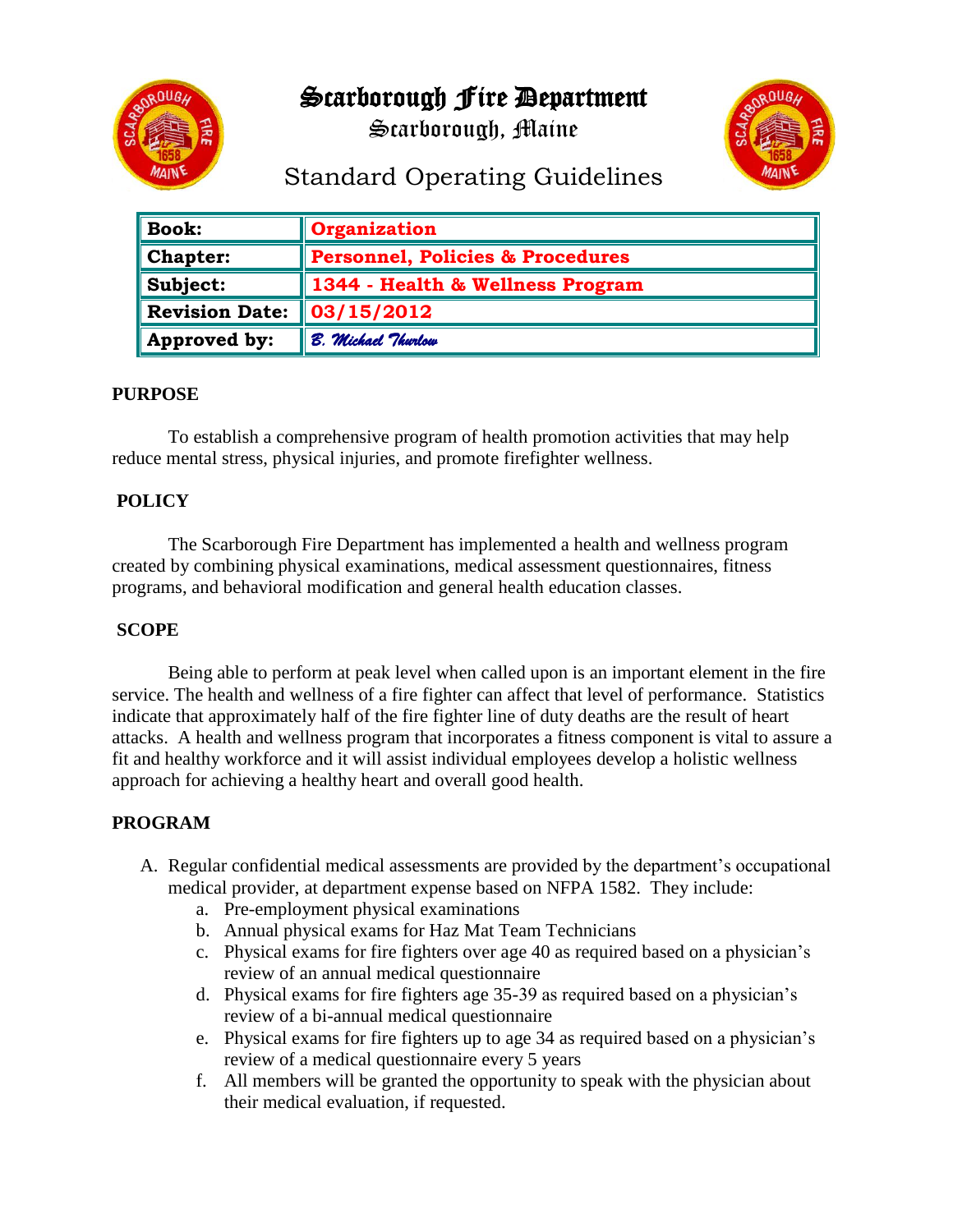- g. Any member not required to have a physical exam in sections a-e above may request one on an annual basis through the Fire Chief's office.
- h. Members must report any signs or symptoms related to their ability to use SCBA such as shortness of breath, dizziness, and chest pains or wheezing to the Fire Chief's office immediately.
- B. Fitness program
	- a. The department has instituted a low impact, core strength, cardiovascular exercise program that is a voluntary, on-duty program designed to improve individual physical condition and endurance primarily with elliptical machines, treadmills and a band and ball program. The department has also instituted an advanced exercise program which utilizes kettle bells and ropes with certain conditions and supervision due to the increased risk of injury if not used properly. These exercise programs are a high priority for improving wellness and overall good health.
	- b. Member's proof of physical capability will be predetermined by the Department Physician using the Department's respiratory protection plan medical assessment.
	- c. The department's safety officer or a fitness coordinator will provide an assessment of each participant's level of fitness to determine the correct exercise plan.This assessment will become a baseline for evaluating progress, to set goals, and to keep members motivated. All sessions of advanced exercising will be done in a supervised setting unless the employee has demonstrated the correct form and has been signed off by a fitness coordinator on kettle bell exercises.
	- d. Members must be trained before using any of the approved exercise equipment. Advanced exercise participants must demonstrate the following skills to a fitness coordinator before training without supervision: One and two handed swings, Turkish getup, snatch, high pull and tactical lunge kettle bell exercises.
	- e. On duty personnel, once approved may participate in the basic machine, band and ball program or supervised kettle bell training. Personnel, once signed off by a fitness coordinator, may participate alone or as a fitness supervisor in the advanced exercise program.
	- f. On duty personnel participating in the exercise program may be covered by Workers Compensation insurance should an injury occur during exercise as outlined in this policy.
	- g. The exercise program shall use only department approved equipment.
	- h. Warm up exercises are required before workouts with equipment to reduce the chance of injury
	- i. On duty personnel may exercise for a maximum of 30 continuous minutes on each normally assigned shift.
	- j. Any member who breaks or damages equipment, or who notices broken or damaged equipment must report this condition to a supervisor.
	- k. All companies and personnel will remain in service while exercising.
	- l. Station pagers and radios shall be utilized to ensure all personnel are alerted for response calls.